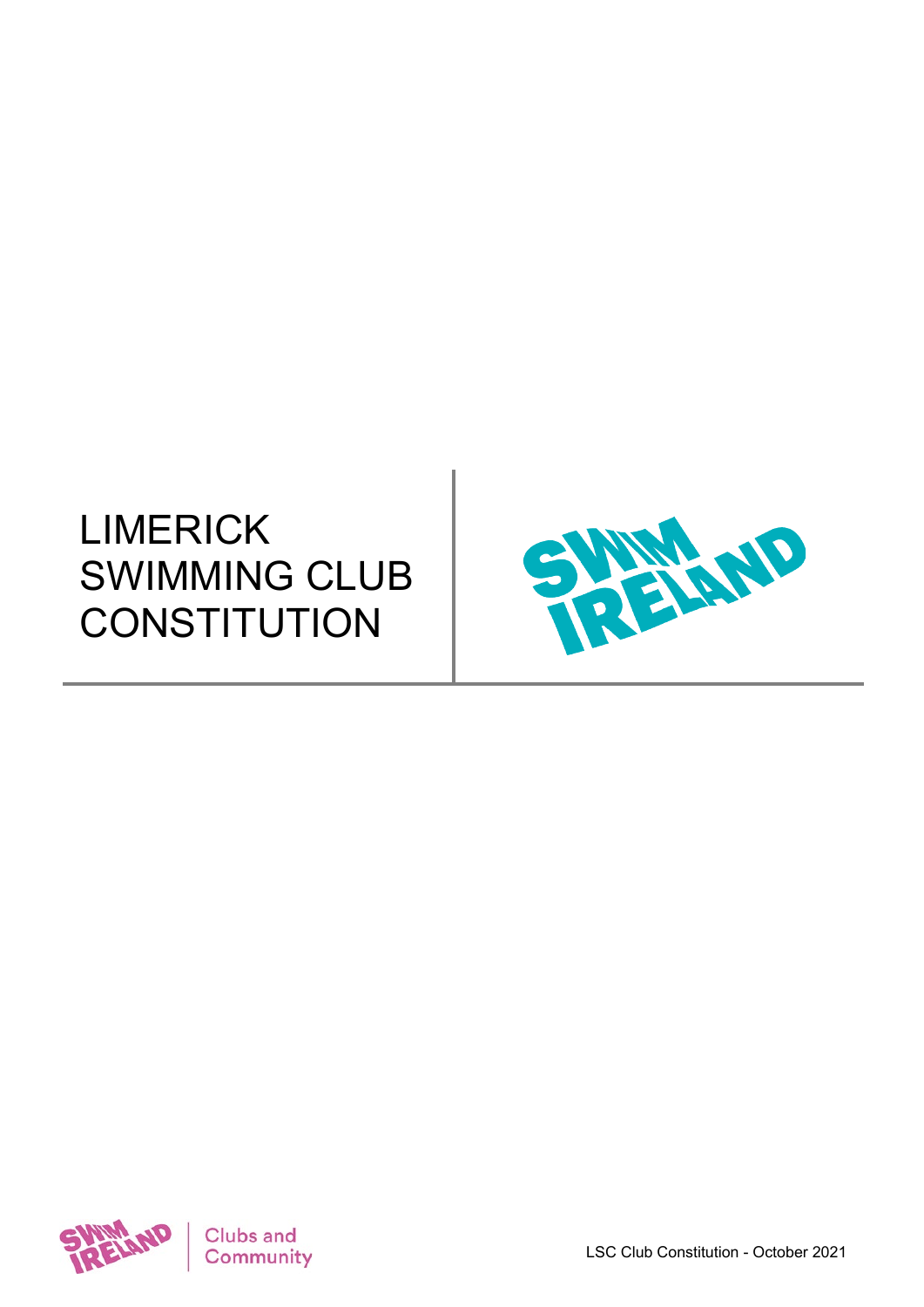# **Contents**

List of Terms and Abbreviations Contact Details

# **Template Constitution**

- 1. Name(s) and Colour(s)<br>2. Obiectives
- **Objectives**
- 3. Affiliation
- 4. Membership
- 5. Club Management
- 6. Annual General Meeting (AGM)
- 7. Extraordinary General Meeting (EGM)
- 8. Procedures at General Meetings (AGM & EGM)
- 9. Nominations, Notice of Motions and Election of the Management Committee
- 10. Transfers
- 11. Finances
- 12. Complaints and Disciplinary Procedures
- 13. Cessation/Suspension/Expulsion of Membership
- 14. Dissolution
- 15. Equality
- 16. Criminal Allegations
- 17. Data Protection

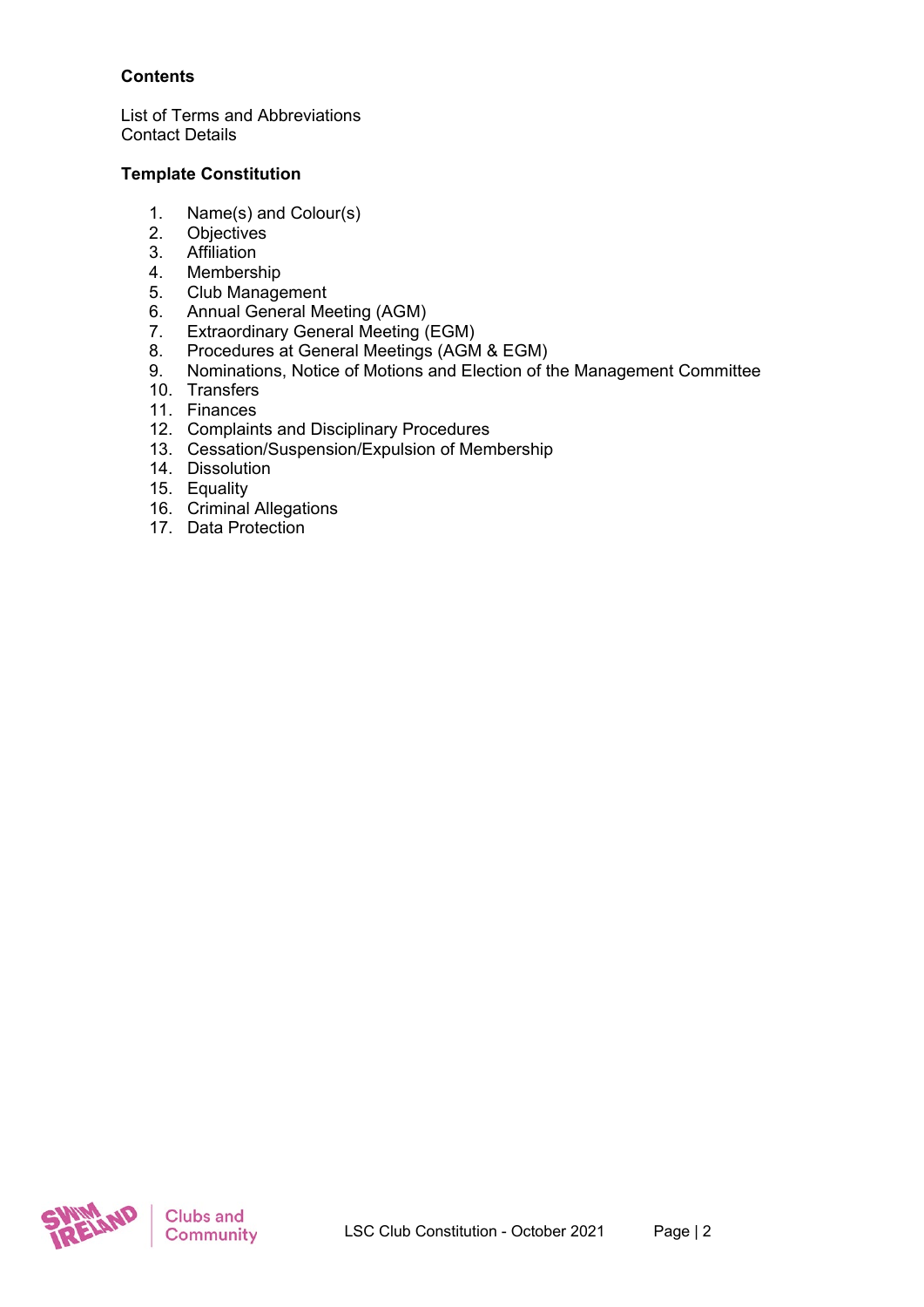#### **List of Terms and Abbreviations**

| <b>LSC</b> | <b>Limerick Swimming Club</b>                                    |
|------------|------------------------------------------------------------------|
| Swimming   | The aquatic discipline(s) in which the members participate       |
| -SI        | Sport Ireland - previously Irish Sports Council (ISC)            |
| AGM        | <b>Annual General Meeting</b>                                    |
| <b>EGM</b> | <b>Extraordinary General Meeting</b>                             |
| <b>CCO</b> | <b>Club Children's Officer</b>                                   |
| Officer    | Officers of a club are the Chairperson, Secretary and Treasurer. |

Management Committee – This is the body elected by the Members for the management of the business and affairs of the club.

Leader – this is any person, whether paid or unpaid, who is responsible for those participating in the aquatic disciplines; roles include but not limited to supervisor, team manager, sports science personnel, chaperone, helpers, committee members, tutors, coaches and teachers.

Swim Ireland – is the National Governing Body for the Aquatic Disciplines in Ireland, recognised as such by the Irish Government, the Irish Sports Council, Sport Northern Ireland, the Olympic Council of Ireland and FINA and LEN, the World and European Aquatic Governing Bodies. #

National Governing Body (NGB) - The role of a NGB is to organise and administer the sport; train and deploy coaches; organise representative level sport; and provide sporting opportunities and pathways leading from grass root sport to national and international competition.

Swim Ireland website – [www.swimireland.ie](http://www.swimireland.ie/)

Club website – [www.limswim.ie](http://www.limswim.ie/)

Club contact details:

Chairperson – [chairpersonlsc@gmail.com](mailto:chairpersonlsc@gmail.com)

Secretary – [secretarylimerickswimmingclub@gmail.com](mailto:secretarylimerickswimmingclub@gmail.com) Treasurer – [limswimtreasurer@gmail.com](mailto:limswimtreasurer@gmail.com) CCO – [limswimchildrensofficer@gmail.com](mailto:limswimchildrensofficer@gmail.com) Membership Secretary – [LSCmembershipsecretary@gmail.com](mailto:LSCmembershipsecretary@gmail.com)

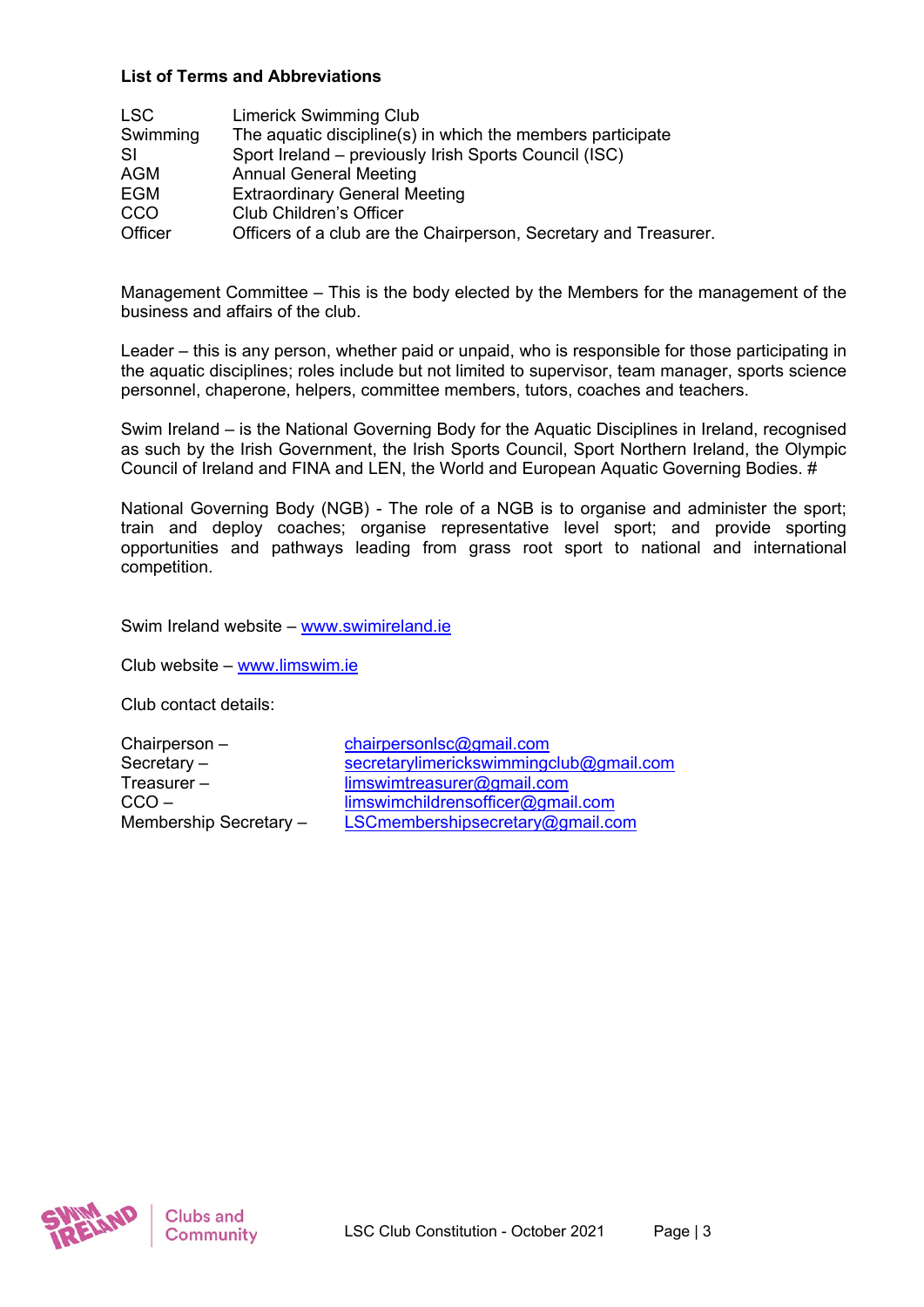# **1. Name(s) and Colour(s)**

- The name of the club shall be Limerick Swimming Club
- 1.2 The colours of the club shall be Green
- 1.3 The headquarters of the club shall be UL Arena, Castletroy, Limerick

# **2. Objectives**

- 2.1 The objectives of Limerick Swimming Club are:
	- To foster and develop swimming and its participants
		- To promote the teaching/coaching and practice of swimming in line with current best practice.
		- To promote the development of physical, moral and social qualities associated with sport, within the participants.
		- To accept and enforce the rules and regulations set down by Swim Ireland regarding swimming in accordance with the affiliation status afforded to the club.
		- To provide a positive and safe environment for all its members and staff
		- To ensure sport for young people in the club is fun, and conducted in an encouraging atmosphere in line with Swim Ireland guidelines and best practice.
		- To provide equal opportunities whenever possible for successful participation, irrespective of ability or disability, so as individuals can be involved in sports activities in an integrated and inclusive way.
- 2.2 Limerick Swimming Club is fully committed to safeguarding the wellbeing of its members. Every individual in Limerick Swimming Club should, at all times, show respect and understanding for their rights, safety and welfare and those of others, and conduct themselves in a way that reflects the principles of Limerick Swimming Club and the guidelines contained in the Code of Ethics and Good Practice for Children's Sport and the 'Swim Ireland Safeguarding Children Policies and Procedures 2010' or most up to date equivalent.

# **3. Affiliation**

- 3.1 By virtue of the affiliation of Limerick Swimming Club to Swim Ireland, its members acknowledge that they are subject to the laws, rules and constitutions of:
	- Swim Ireland, the governing body for the whole of the island of Ireland.
	- Ligue Européenne de Natation (LEN), the European governing body for the aquatics.
	- Fédération Internationale de Natation (FINA), the world governing body for the aquatics.

# **4. Membership**

4.1 All members are subject to the rules and constitution of Limerick Swimming Club and rules and regulations of Munster, Swim Ireland, LEN and FINA

# **4.2 Membership Categories**

The following constitute as members of the club:

- 4.2.1 Competitor: member of Limerick Swimming Club who decides to engage in competitive events.
- 4.2.2 Non-Competitor: This category includes but is not limited to: participants who wish to train but not compete; coaches; administrators; leaders; and CCO's.

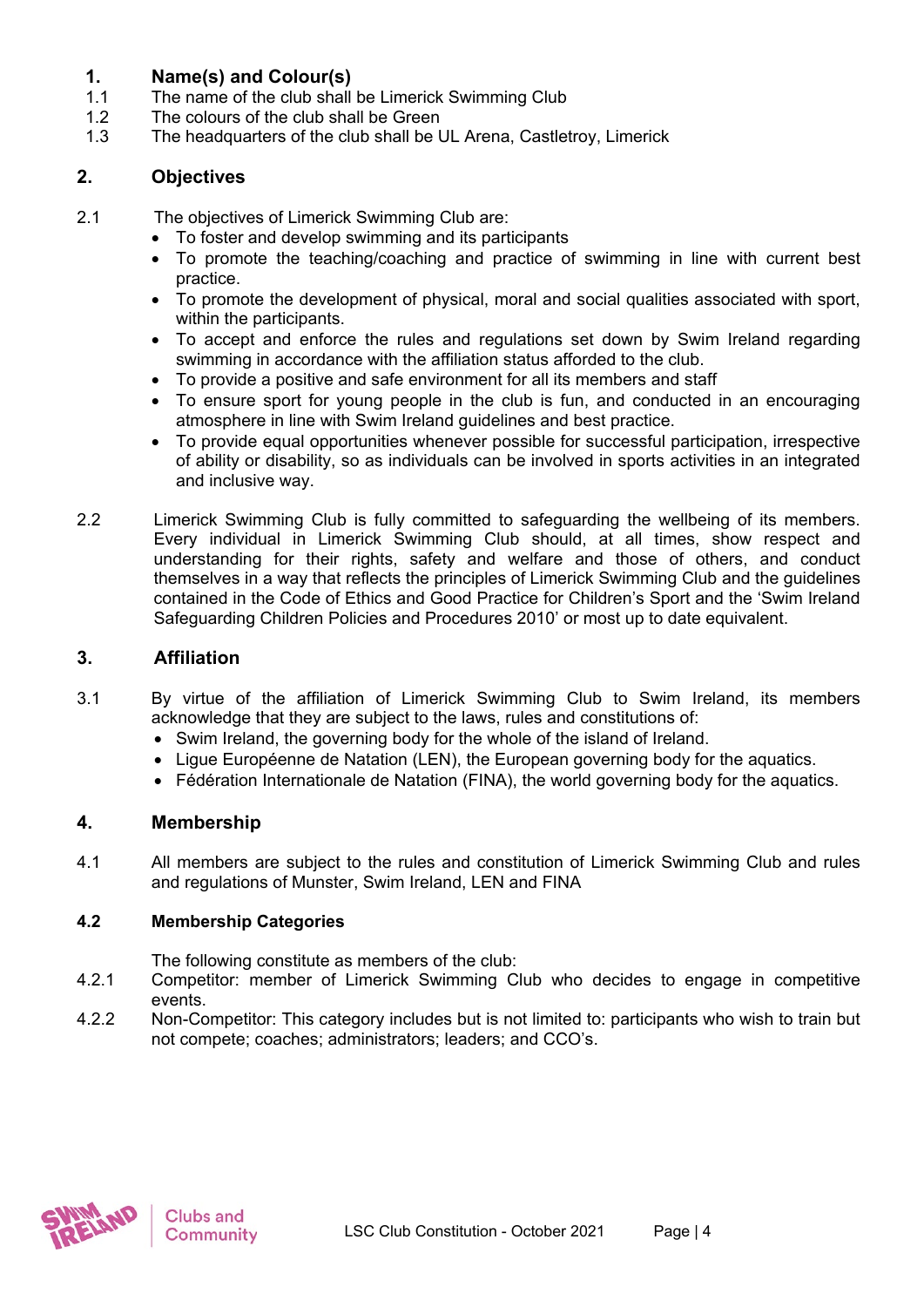### **4.3 Membership Caveats**

- 4.3.1 The club Management Committee reserves the right to accept or reject applications for membership of the Club. If applicants are refused, they must be notified by the Management Committee in writing as to the reasons for their refusal.
- 4.3.2 Limerick Swimming Club will have rules and criteria covering requirements, trials and waiting lists for admission in place.
- 4.3.3 The Management Committee may only suspend or expel from membership in accordance with the Swim Ireland Complaints and Disciplinary Rules and Procedures.
- 4.3.4 Lapsed members may not participate in any activities of the club until all subscriptions have been paid and all liabilities to the club cleared.
- 4.4 Limerick Swimming Club will publish all relevant club and Swim Ireland rules and regulations on the club's website or provide a link to Swim Ireland's website for a complete listing of abiding policies. Such documents will include but not be limited to; Swim Ireland Code of Ethics and Good Practice for Children's Sport, Swim Ireland Guidelines for Safeguarding Children, Swim Ireland Complaints and Disciplinary Rules and Procedures and Limerick Swimming Club constitution.

# **4.5 Duration of Membership and Annual Subscriptions**

- 4.5.1 Membership fees shall be due on the  $1<sup>st</sup>$  of September and periodically thereafter, as determined by the management committee. Fees should be paid when due. Any variation from this must be agreed by the Management Committee.
- 4.5.2 The membership year shall run from the 1st of September to the 31st of August each year<br>4.5.3 Club fees will be determined by the Management Committee.
- Club fees will be determined by the Management Committee.
- 4.5.4 If a member is deceased, their legal personal representative is not liable for any balance of subscriptions.

#### **4.6 Application Procedures for Club Members**

- 4.6.1 All members must complete the required application forms and attach the requisite fees as set down by Swim Ireland and Limerick Swimming Club.
- 4.6.2 All members must also be familiar with and comply with the Swim Ireland and Limerick Swimming Club rules. They must familiarise themselves annually with all relevant codes of conduct and sign to verify that they will abide by them for that year.
- 4.6.3 The forms must then be forwarded to the Management Committee for approval. Parents must sign the application form where the applying member is under 18.
- 4.6.4 On acceptance the member will be provided with a link to the constitution and rules of Limerick Swimming Club.
- 4.6.5 A member who wishes to resign as a member of the club must inform the Secretary in writing. No refund of subscription monies will be paid upon resignation from the club and if this persons wishes to renew membership at a later date they must re-apply.
- 4.6.6 Full membership status is only valid where a subscription has been paid in full or in a manner agreed by the club Management Committee.
- 4.6.7 Members are required to renew their membership annually with Limerick Swimming Club and Swim Ireland.

# **5. Club Management**

5.1 The Management Committee is the body elected by the members for the management of the business and affairs of the club. It consists of a minimum of seven persons who must be members of Swim Ireland in their own right. The Club Children's Officer and Head Coach are appointed positions who must also be members of Swim Ireland and sit on the committee in addition to the seven elected.

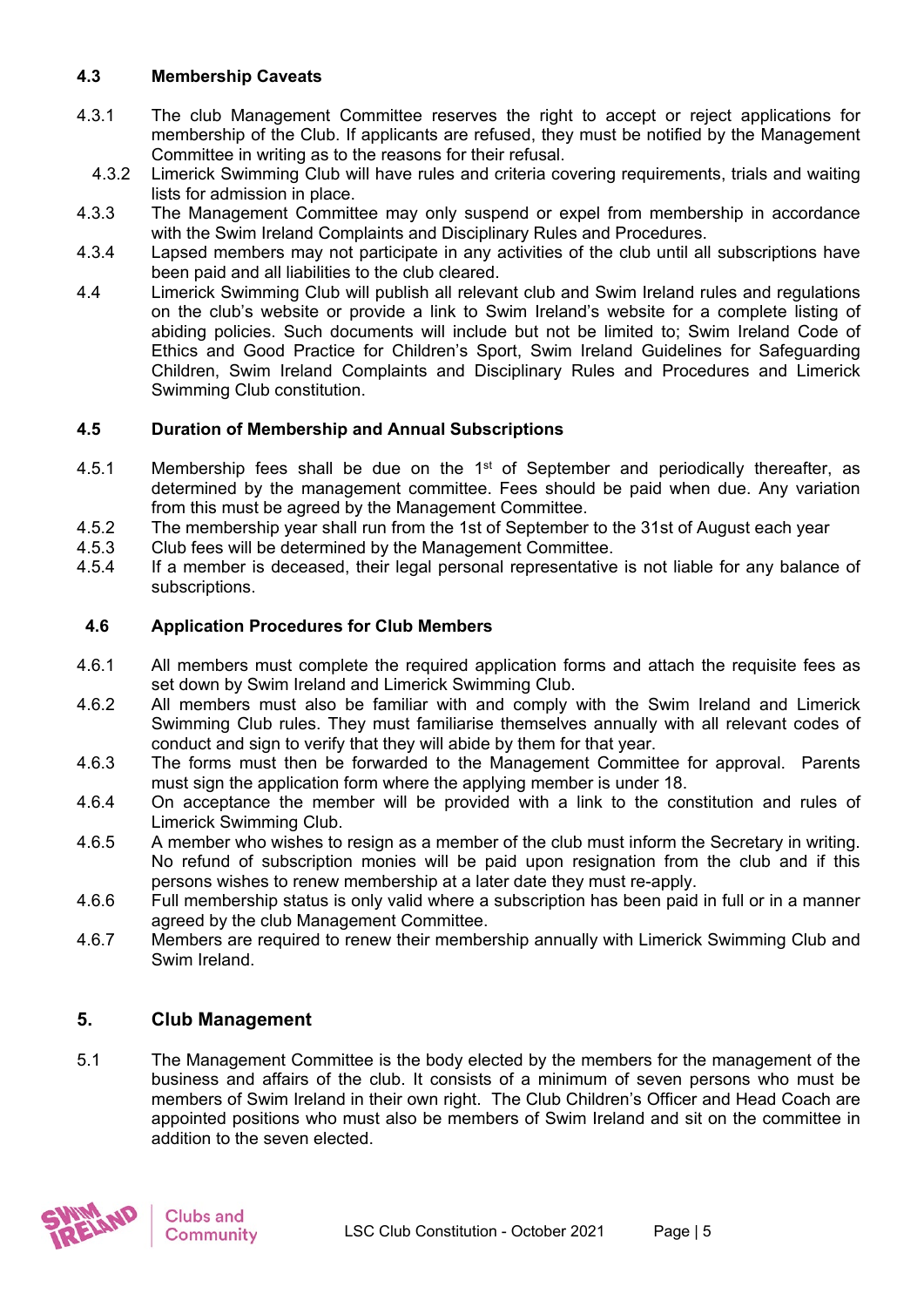### **5.2 Membership of the Management Committee**

- 5.2.1 Membership of the Management Committee shall consist of the following: Chairperson, Secretary, Treasurer, Club Children's Officer, Head Coach and four other adult members.
- 5.2.3 The Management Committee will appoint a Complaints and Disciplinary Committee (CDC) in accordance with the SI Complaints and Disciplinary Rules and Procedures

#### **5.3 Roles and Responsibilities of Management Committee Members**

- 5.3.1 Duties of the Chairperson
	- Comply with Swim Ireland rules and regulations
	- Support the efficient running of the club
	- Chair regular committee and annual general meetings
	- Help others understand their roles and responsibilities
	- Communicate with various members within the club
	- Be actively involved in developing an action plan for the club
	- Represent the club at local and regional events
	- Assist the club to fulfil its responsibilities to safeguard young people at club level
	- Ensure an understanding of the legal responsibilities of the club to which the Club complies
- 5.3.2 Duties of Club Secretary
	- Comply with Swim Ireland rules and regulations
	- Be the first point of contact for club enquiries
	- Organise and attend key meetings (including Annual General Meetings)
	- Take and distribute minutes
	- Delegate tasks to club members
	- Deal with all correspondence
	- Attend to club affiliations
	- Ensure insurance is up to date and relevant
	- Maintain up to date records and reference files
	- Arrange handover or succession planning for the position
- 5.3.3 Duties of the Treasurer
	- Comply with Swim Ireland rules and regulations
	- Co-ordinate the clubs financial planning
	- Manage the club's income and expenditure in accordance with club rules
	- Produce an end of year financial report
	- Regularly report back to the club committee on all financial matters
	- Efficient payment of invoices and bills
	- Propose amendments to annual and monthly subscriptions as appropriate
	- Deposit cash and cheques that the club receives
	- Keep up to date financial records
	- Arrange handover or succession planning for the position

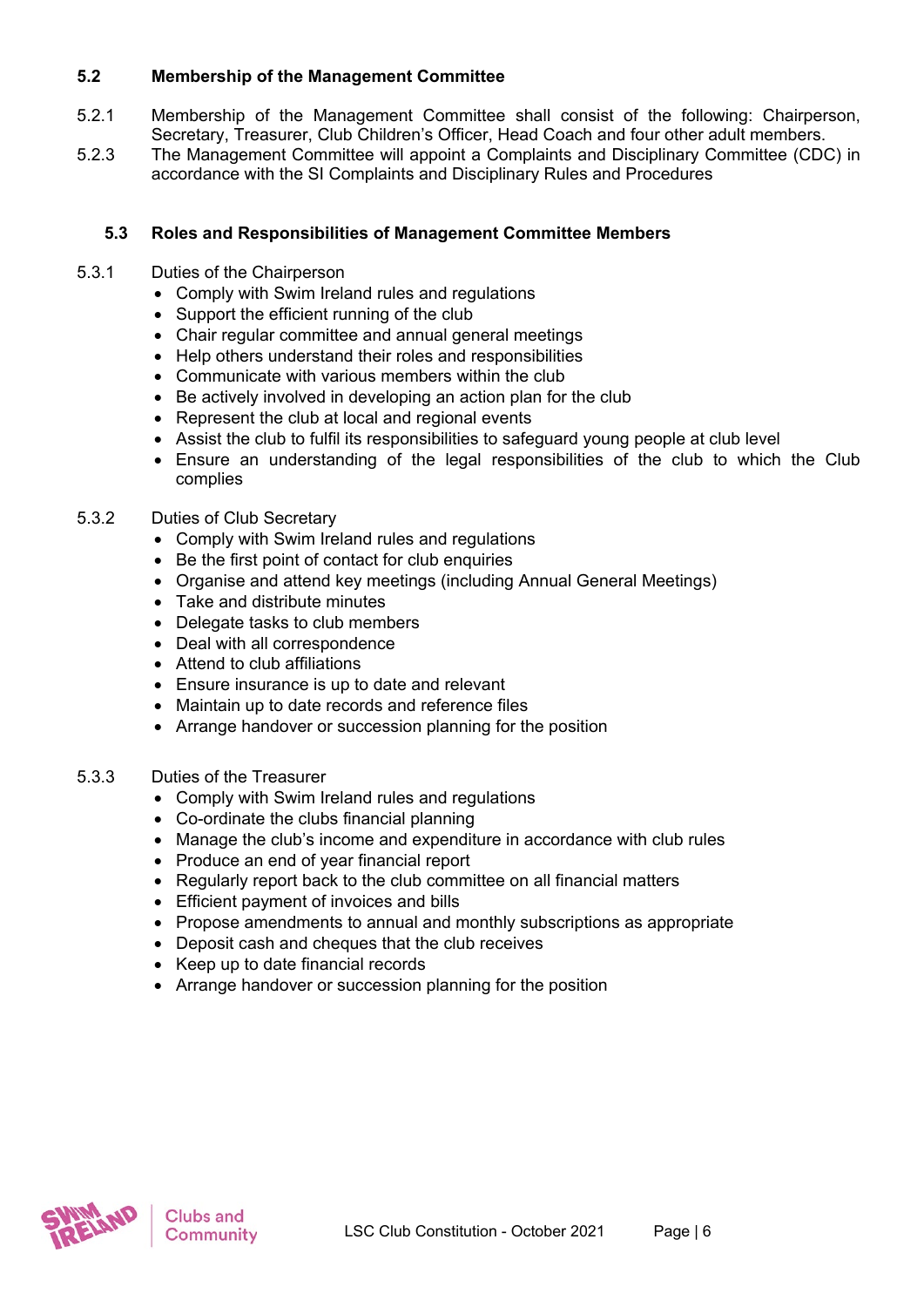#### 5.3.4 Duties of the Club Children's Officer

- Comply with Swim Ireland rules and regulations
- Ensure completion of required training and awareness of the role within the club
- Act in the best interest of young people
- Ensure young people have opportunity to express opinions and views
- Ensure safeguarding policies and procedures are implemented and effective in all areas of the club
- Act as advisor for and report concerns of abuse to the appropriate authorities (Further details are contained in the latest Swim Ireland Safeguarding Policy document)

#### 5.3.5 Duties of the Head Coach

- Comply with Swim Ireland rules and regulations
- Development of an annual training and competition programme based around the principles of long term athlete development (LTAD).
- Support the preparation of training session plans for all squads and allocate water time to the squads accordingly.
- Devise and implement suitable squad criteria Ensuring that the appropriate level of coaching is available for all training sessions including land training.
- Providing a swimmer/parent education programme focussing on a variety of swimming related topics and lifestyles issues
- Provide suitable and relevant feedback on progress to both parents and athletes as required
- Act as gala recorder ensuring all club competition entries are submitted on time and to the relevant organising committee

#### 5.3.6 Duties of Other Committee Members

#### Gala Recorder

- Ensure that all entries for competitions are correct & submitted on time & to the relevant organising committee.
- Ensure that accurate records of swimmers times achieved in competition.
- Submit appropriate claims for records on behalf of individuals & squads where relevant.
- Arrange handover or succession planning for the position.

PRO/Public Relations Officer

• Promote and build the profile of Limerick Swimming Club through regular marketing and PR activities using social and traditional media tools

#### Membership Secretary

- Answer membership enquiries and liaise with potential members
- Arrange for trials of potential new members
- Provide membership documents and particulars for new members and arrange start dates
- Ensure all membership documentation is complete and verify details for Swim Ireland membership
- Maintain records of all club members in line with GDPR requirements

#### Squad Representatives

- Act as liaison between parents and coaches for the nominated squads.
- Act as the voice of the squad parents, swimmers and coaches on the committee
- Complete rosters for all pool duty and gala duties in a timely fashion
- Communicate any updates, schedule changes, events, galas etc. to parents

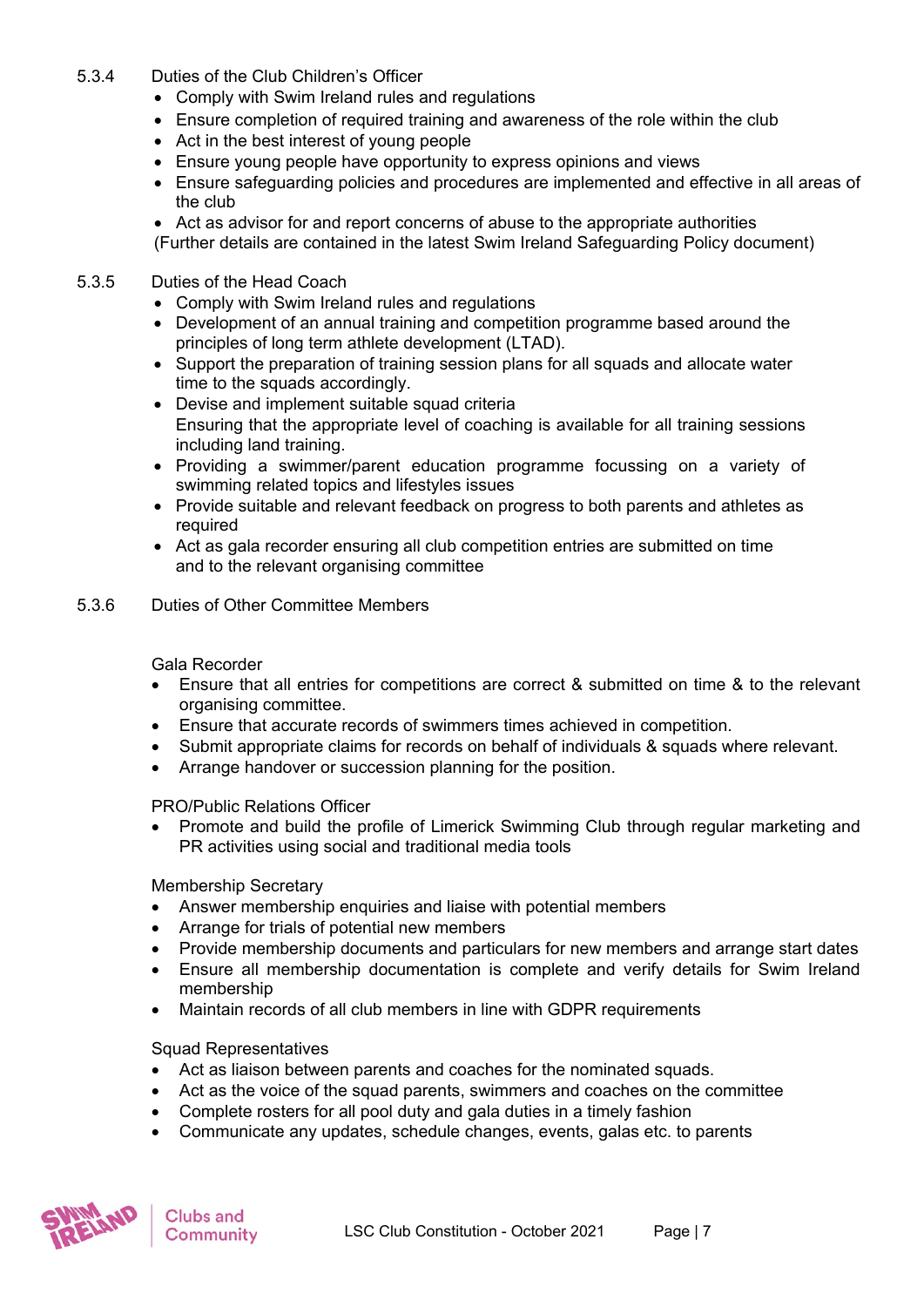Gala Secretary

• Take responsibility for invitational gala information preparation and communication

Ordinary Member

- Support all other committee members as required in ensuring the efficient running of the club
- Assist in completing any tasks not covered by other specified committee roles

# **5.4 Roles and responsibilities of the coaching and teaching staff**

- 5.4.1 Duties of coaching/teaching staff
	- Comply with Swim Ireland rules and regulations
	- Operate within qualified level specifications
	- Ensure all coaches/teachers hold an up to date Swim Ireland licence
	- Plan and deliver coaching sessions appropriate to the ability of the athletes
	- Work with the club's coaching and teaching team to deliver the coaching programme as agreed by the Head Coach/Teacher
	- Make athletes aware of their progress.
	- A clear understanding of any special needs of the athletes involved i.e. fitness levels, medical conditions, physical impairments or disabilities.
	- Be aware and understand the facility Emergency Action Plan and Normal Operating Procedures (EAP & NOP)
	- Attend all appropriate competitions and gala's in accordance with agreed yearly coaching plan
	- Ensure appropriate cover for sessions if unable to attend, meeting the requirements for the club, i.e. licensed member of Swim Ireland
	- Assist athletes to achieve their full potential

#### **5.5 Rights and Duties of the Management Committee**

- 5.5.1 The Management Committee shall be empowered to introduce rules, as the need arises, for the general regulation of the club. No rule shall be inconsistent with anything contained in the Swim Ireland rulebook or this constitution. The Management Committee must ensure the club's rule book is in place, which is made available to all members
- 5.5.2 The committee have the power to appoint such sub committees as they may consider necessary. These sub committees will act on behalf of the Management Committee and follow procedures and relay information as directed by the Management Committee. All subcommittees must be ratified annually at the club AGM.
- 5.5.3 The Management Committee shall be responsible for all assets of the club.<br>5.5.4 The Management Committee, in coniunction relevant parties: i.e. head co
- The Management Committee, in conjunction relevant parties; i.e. head coach and coaching staff, will be responsible for formulating club policy in accordance with the 'Swim Ireland Safeguarding Children Policies and Procedures 2010', or most recent edition, and on the direction the club takes in the future in all its activities.
- 5.5.5 The members of the Management Committee shall be indemnified by the members of the club against all liabilities properly incurred by them in the management affairs of the club.
- 5.5.6 Committee members must declare any personal or business interest, which may conflict with their duties as a member of the Management Committee. Such a declaration may be discussed with the other committee members at a designated meeting, and they may be required to absent themselves content, discussions and decisions.
- 5.5.7 The Management Committee will be expected to sign and follow codes of conduct in relation to their obligations to (club) members. These include, but are not limited to, confidentiality, objectivity, loyalty, fairness and a constant awareness of their obligations to (club) and its members. The committee will familiarise itself with the 'Code of Ethics and Good Practice for Children's Sport' and fulfil the duties required in the Code of Conduct for Club Committees section of the 'Swim Ireland Safeguarding Children-Policies and Procedures 2010'2019, or the most recent equivalent. The committee will also adhere to any updated versions of these policy documents which are issued in the future

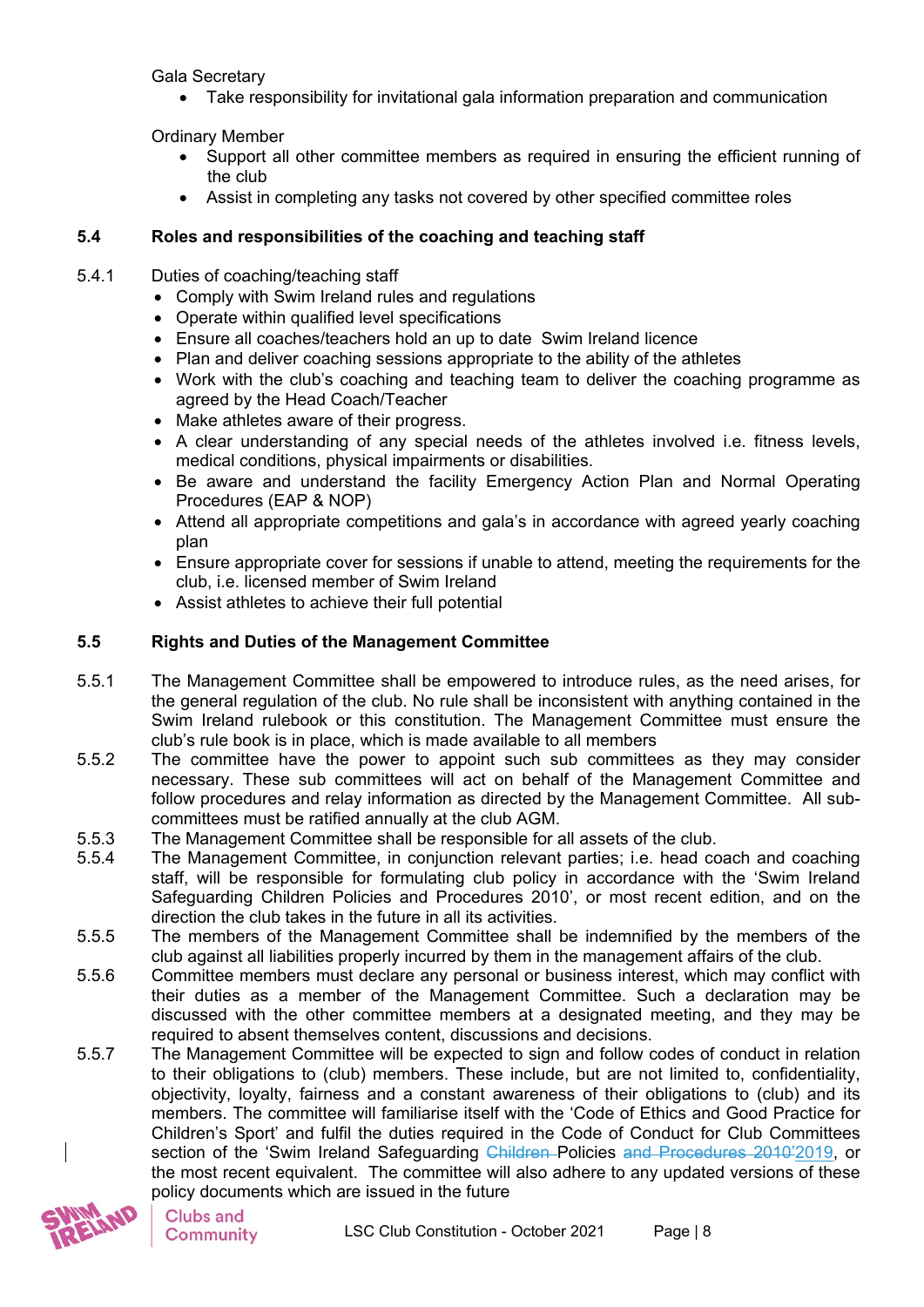# **5.6 Meetings of the Management Committee**

- 5.6.1 The Management Committee shall meet at least 8 times per year with a minimum quorum of 50% plus 1 of the members of the committee present.
- 5.6.2 The Chairperson and the Secretary shall have discretion to call further meetings of the committee if they consider it to be in the interests of the club.
- 5.6.3 A minimum of (7 days) notice will be given to Management Committee members save with exceptional circumstances. The Management Committee shall agree how notice shall be provided.
- 5.6.4 The Management Committee should set out its agenda for a meeting no less than (4 days) prior to the meetings.
- 5.6.5 The Chairperson has the casting vote on any motion arising during the meetings.
- 5.6.6 The Chairperson's decision on a Point of Order is final
- 5.6.7 The Chairperson shall preside at all meetings; however in the Chairperson's absence a member of the Management Committee may be nominated.
- 5.6.8 The Secretary, or in her/his absence a member of the committee, shall take minutes.<br>5.6.9 The Treasurer shall relay the financial position of the club at each meeting
- 5.6.9 The Treasurer shall relay the financial position of the club at each meeting.<br>5.6.10 The CCO. Head Coach and other committee members must also relay deta
- The CCO. Head Coach and other committee members must also relay details on the areas of the club they are designated to.
- 5.6.11 The Club Secretary shall circulate points of note from the meetings of the Management Committee within (7 days) to all club members.
- 5.6.12 The Management Committee may also decide upon acceptable means of communication used, during periods between meetings, to ensure the day to day running of club.

# **6. Annual General Meeting (AGM)**

- 6.1 The AGM will be held annually, no later than October
- 6.2 Members shall be informed of the date, time, place (may be virtual if required) and order of business of the AGM at least 21 days prior to the meeting. This information shall be emailed to club members as well as posted on the club notice board and website.
- 6.3 The committee shall distribute to members its annual report and other relevant documents not less than 14 days prior to the AGM.
- 6.4 At the AGM, the annual report shall be presented, which shall consist of a: Chairperson's report; Secretary's report; Treasurer's report; head coach's report and the CCO report.
- 6.5 Any changes or updates to the club constitution or club rules will be notified to the members and Swim Ireland within 10 days following the AGM.
- 6.6 Any resolution to amend the club's constitution which is successful at the general meeting will come into immediate effect upon conclusion of the general meeting.
- 6.7 Two delegates for the club will be elected to represent the club at the Swim Ireland AGM.
- 6.8 The club AGM shall be run in accordance with Swim Ireland standing orders

# **7. Extraordinary General Meeting (EGM)**

- 7.1 An Extraordinary General Meeting may be called at any time in the following circumstances:
- 7.1.1 If a resolution to convene a club EGM is passed at the preceding club AGM
- 7.1.2 If 20% of club members serve on the club Secretary a written notice duly signed seeking the holding of such a club EGM
- 7.1.3 Where two-thirds of the club Management Committee resolve to convene a club EGM

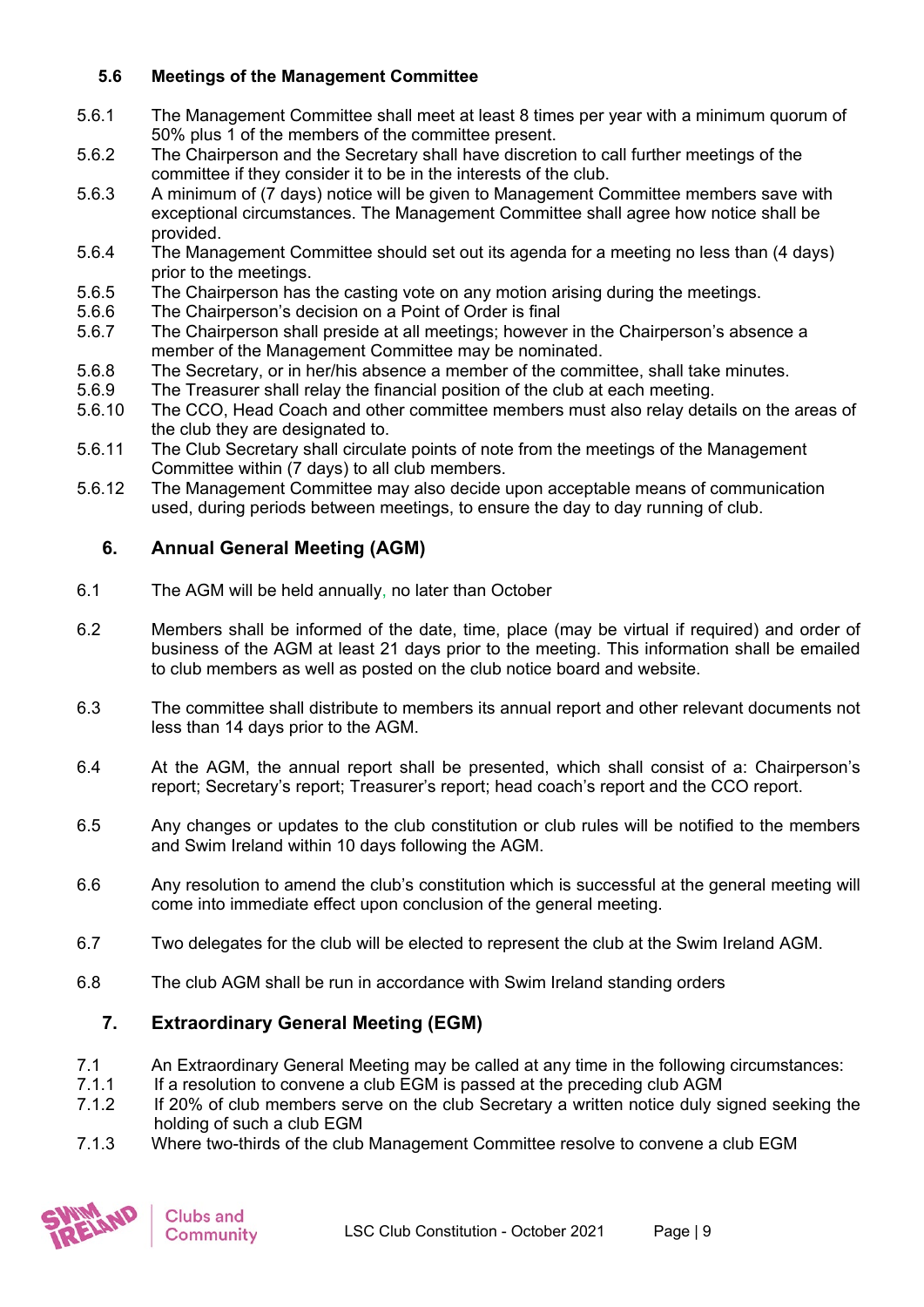- 7.2 A club EGM must be held within 14 days of receiving such a request and must allow for 7 days' notice to all club members.
- 7.3 The EGM shall be run in accordance with Swim Ireland standing orders, as amended from time to time.
- 7.4 The total number of eligible voting club members will be made available by the Management Committee to club members.
- 7.5 Only the specific matter outlined in the submitted EGM notice may be dealt with at the EGM.

# **8. Procedures at General Meetings (AGM & EGM)**

- 8.1 No business shall be transacted at a general meeting unless a quorum is present. A quorum of 30% of the eligible voting members is the number required.
- 8.2 If such a quorum is not present within half an hour from the time appointed for the meeting, or if during a meeting such a quorum ceases to be present, the meeting shall stand adjourned to the same day in the next week at the same time and place or to such time and place as the club committee may determine and if at the adjourned meeting a quorum is not present within half an hour from the time appointed for the meeting the members present shall be a quorum.
- 8.3 Members who are fully paid up and over 18 years of age are eligible to vote.
- 8.4 No voting by proxy is allowed.
- 8.5 Parents shall hold one vote on behalf of their child/children within the club. Only one parent may exercise this vote and this must be so agreed between the parents (i.e. that is one vote only and not one vote per child). Parents who are club members in their own right may vote with this right for themselves and also cast one vote on behalf of their child/children
- 8.6 Voting shall be conducted via a show of hands (physical or virtual), which will be counted by the Secretary. The Management Committee may, however, recommend that a vote should be held in a secret ballot format owing to the context of the vote.
- 8.7 Nominations will be passed at AGM's by simple resolution of (50%) plus one.
- 8.8 Motions for a change to the Limerick Swimming Club constitution must be passed by a special resolution of 75% of persons entitled to vote present at the meeting.
- 8.8 The Chairperson will have a casting vote if there is an equality of votes

# **9. Nominations, Notice of Motions and Election of the Management Committee**

- 9.1 Election of the Management Committee members takes place at the club AGM each year. At this time the executive officers of the club shall be elected - Chairperson, Treasurer and Secretary, along with four other members of the Management Committee. Any Member proposed or nominated as an executive officer must have served the previous year on the Management Committee, except only when no such Member is willing or able to be nominated.
- 9.2 If an executive officer of the club must step down during their term the Management Committee may appoint an existing committee member to fill this vacancy to hold office from the date of such appointment until the expiry of the term of office that would have been served by that executive officer where he or she had completed a full term. The committee may co-

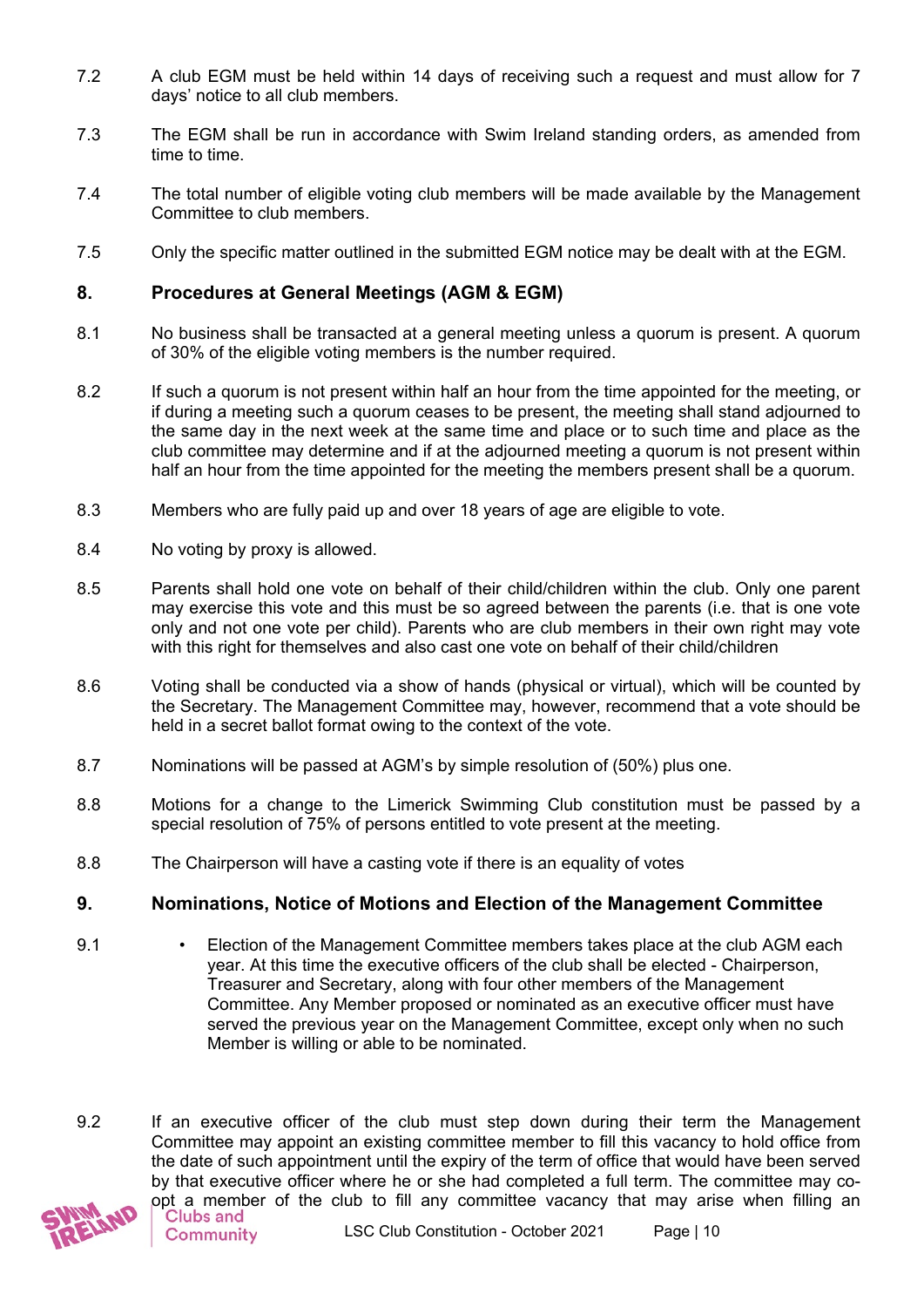executive vacancy.

- 9.3 A committee member may stand for re-election for four consecutive years. After this time period is up, they will be ineligible for election for a period of two years.
- 9.4 Nominations for office and notice of motions must be received in writing by the club Secretary no less than 14 days prior to the general meeting.
- 9.5 A proposer and seconder are required for all nominations and notice of motions.
- 9.6 Notices of motions and nominations for the Management Committee shall be displayed on the club notice board or website for not less than 7 days prior to the AGM. They will also be available on request from the club Secretary. Motions and nominations without due notice will not be discussed.
- 9.7 In the event that no nominations are received by the Secretary by 14 days prior to the general meeting, only then may a nomination from the floor at the AGM can take place.
- 9.8 A Club Children's Officer must be appointed by the Management Committee and fulfil the criteria laid down by the most recent 'Swim Ireland Safeguarding Children Policies and Procedures'.
- 9.9 A Club Head Coach must be appointed by the Management Committee and fulfil the criteria laid down by Swim Ireland Rules and Regulations.

# **10. Transfers**

10.1 If a member wishes to leave Limerick Swimming Club and join another they must follow the Swim Ireland transfer rule (6.9 – Swim Ireland Rule Book).

#### **11. Finance**

- 11.1 The financial affairs of the club shall be the responsibility of the Management Committee in general and in particular, the Treasurer. Correct accounts and book keeping shall be done by Treasurer or under his/her supervision.
- 11.2 Annual accounts of Limerick Swimming Club should be prepared for the Annual General Meeting by the Limerick Swimming Club Treasurer.
- 11.3 The Management Committee shall be empowered to open bank accounts in the name of Limerick Swimming Club and all transactions in these accounts shall be authorized by the Management Committee. All cheques, drafts and so forth shall be signed by the Treasurer and either the Chairperson or Secretary.
- 11.4 The Treasurer will receive all money paid to Limerick Swimming Club and ensure all such sums are lodged to the Limerick Swimming Club bank account as soon as possible.
- 11.5 Any assets invested in by the Management Committee will be used for Limerick Swimming Club purposes only. The Management Committee will delegate the use of these assets under advisement from coaches, teachers, club children's officers and others within Limerick Swimming Club
- 11.6 The committee will have the power to negotiate sponsorships on Limerick Swimming Club's behalf and engage from time to time fundraising activities. Any financial returns from these activities will be used for Limerick Swimming Club development purposes only.

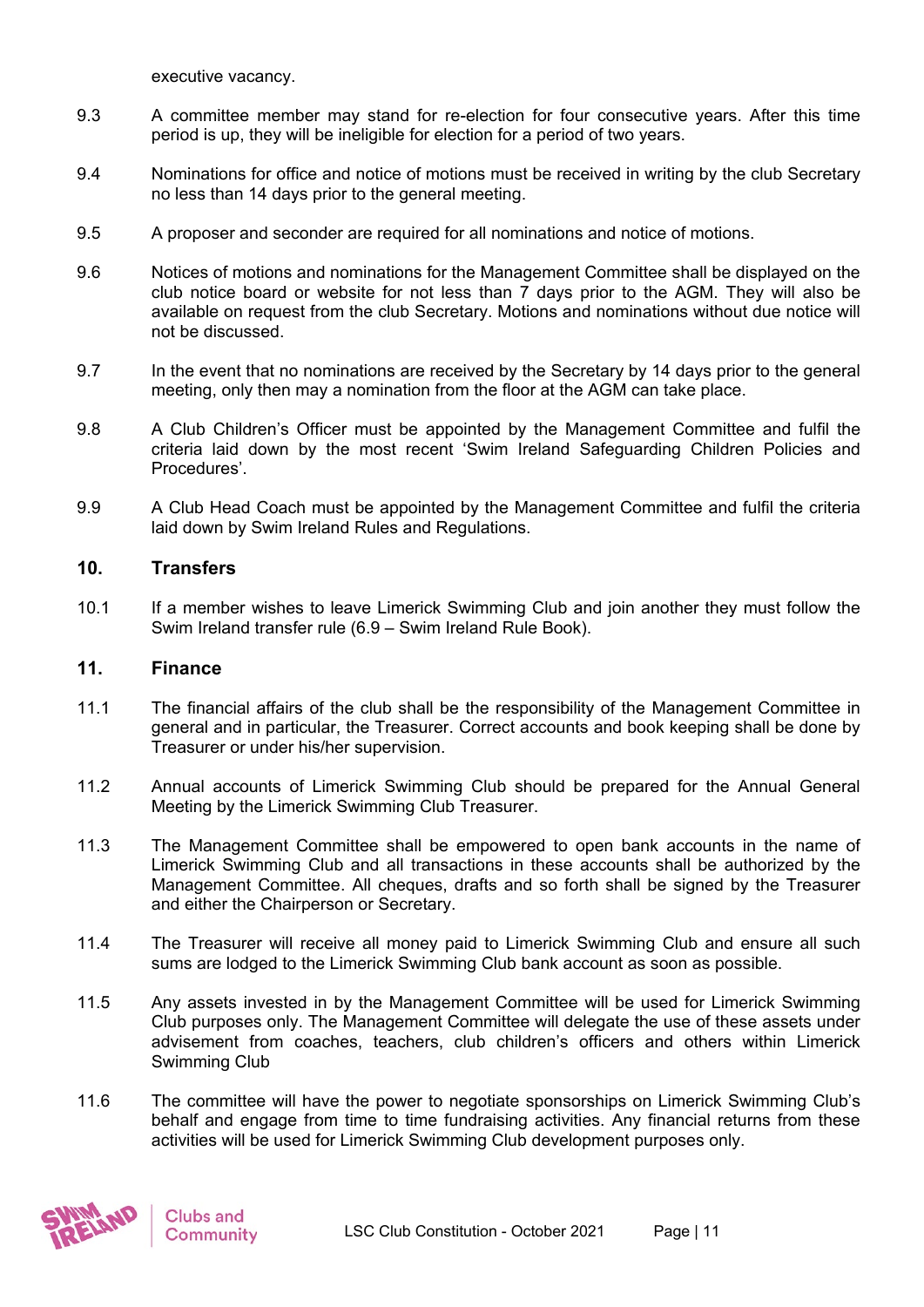# **12. Complaints and Disciplinary Procedures**

- 12.1 The club hereby adopts The Swim Ireland Complaints & Disciplinary Rules and Procedures as amended by Swim Ireland from time to time.
- 12.2 All members of Limerick Swimming Club must abide by the Swim Ireland complaints and disciplinary procedures
- 12.3 All complaints will be dealt with in accordance with the relevant complaints and disciplinary procedures
- 12.4 The Management Committee will appoint a complaints and disciplinary committee (CDC) in accordance with the Swim Ireland Complaints and Disciplinary Rules and Procedures
- 12.5 Any matter involving members under 18 must also be brought to the attention of the CCO

# **13. Cessation/Suspension/Expulsion of Membership**

- 13.1 Limerick Swimming Club have the power to terminate and suspend membership owing, but not limited to, violation of the constitution and/or rules, criminal behaviour or any activity deemed unseemly by the Management Committee in line with Swim Ireland complaints and disciplinary policies
- 13.2 All club terminations and suspensions will be reported to Swim Ireland.
- 13.3 All club terminations and suspensions can be appealed in line with the Swim Ireland complaints and disciplinary policy.
- 13.4 Suspension or termination of an individual's membership to Swim Ireland can only be done by Swim Ireland's Board. These procedures are laid out in the 'Articles of Association of Swim Ireland'.

#### **14. Dissolution**

- 14.1 Limerick Swimming Club may be dissolved:
	- By a Resolution passed owing to the inactivity of its members. This Resolution would be passed at an EGM, specifically called for that purpose and carried by three quarters of the members present.
	- A Court Order where a dispute exists within its membership
- 14.2 Notice must be given to members and Swim Ireland for any Dissolution to come into effect, owing to a resolution at a general meeting
- 14.3 All aspects of the club, having discharged debts and liabilities, shall be distributed to a charity, charities or other non-profit making organization having an agenda similar to those of Limerick Swimming Club or Swim Ireland.
- 14.4 The Management Committee shall be responsible for the winding up of assets and liabilities of Limerick Swimming Club.

# **15. Equality**